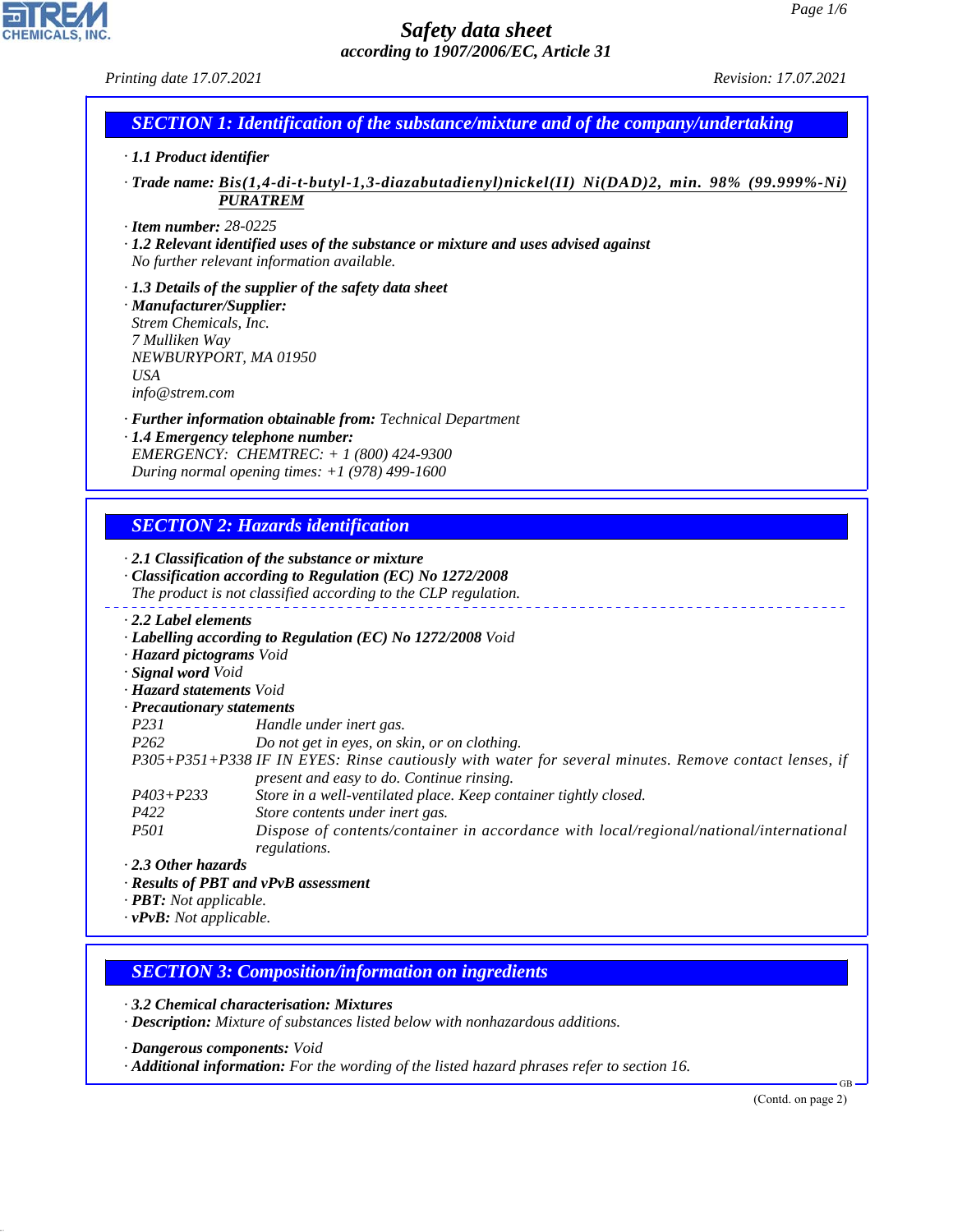*Printing date 17.07.2021 Revision: 17.07.2021*

*Trade name: Bis(1,4-di-t-butyl-1,3-diazabutadienyl)nickel(II) Ni(DAD)2, min. 98% (99.999%-Ni) PURATREM*

(Contd. of page 1)

#### *SECTION 4: First aid measures*

- *· 4.1 Description of first aid measures*
- *· General information: No special measures required.*
- *· After inhalation: Supply fresh air; consult doctor in case of complaints.*
- *· After skin contact: Generally the product does not irritate the skin.*
- *· After eye contact: Rinse opened eye for several minutes under running water. Then consult a doctor.*
- *· After swallowing: If symptoms persist consult doctor.*
- *· 4.2 Most important symptoms and effects, both acute and delayed No further relevant information available.*
- *· 4.3 Indication of any immediate medical attention and special treatment needed*
- *No further relevant information available.*

#### *SECTION 5: Firefighting measures*

- *· 5.1 Extinguishing media*
- *· Suitable extinguishing agents: Use fire extinguishing methods suitable to surrounding conditions.*
- *· 5.2 Special hazards arising from the substance or mixture No further relevant information available.*
- *· 5.3 Advice for firefighters*
- *· Protective equipment: No special measures required.*

#### *SECTION 6: Accidental release measures*

- *· 6.1 Personal precautions, protective equipment and emergency procedures Not required.*
- *· 6.2 Environmental precautions: No special measures required.*
- *· 6.3 Methods and material for containment and cleaning up:*
- *Dispose contaminated material as waste according to item 13.*
- *· 6.4 Reference to other sections*
- *See Section 7 for information on safe handling.*
- *See Section 8 for information on personal protection equipment.*
- *See Section 13 for disposal information.*

#### *SECTION 7: Handling and storage*

- *· 7.1 Precautions for safe handling No special measures required. Open and handle receptacle with care.*
- *· Handling: Handle under inert gas.*

44.1.1

- *· Information about fire and explosion protection: No special measures required.*
- *· 7.2 Conditions for safe storage, including any incompatibilities*
- *· Storage: Store contents under inert gas.*
- *· Requirements to be met by storerooms and receptacles: No special requirements.*
- *· Information about storage in one common storage facility: Not required.*
- *· Further information about storage conditions: None.*
- *· 7.3 Specific end use(s) No further relevant information available.*

*SECTION 8: Exposure controls/personal protection*

*· Additional information about design of technical facilities: No further data; see item 7.*

(Contd. on page 3)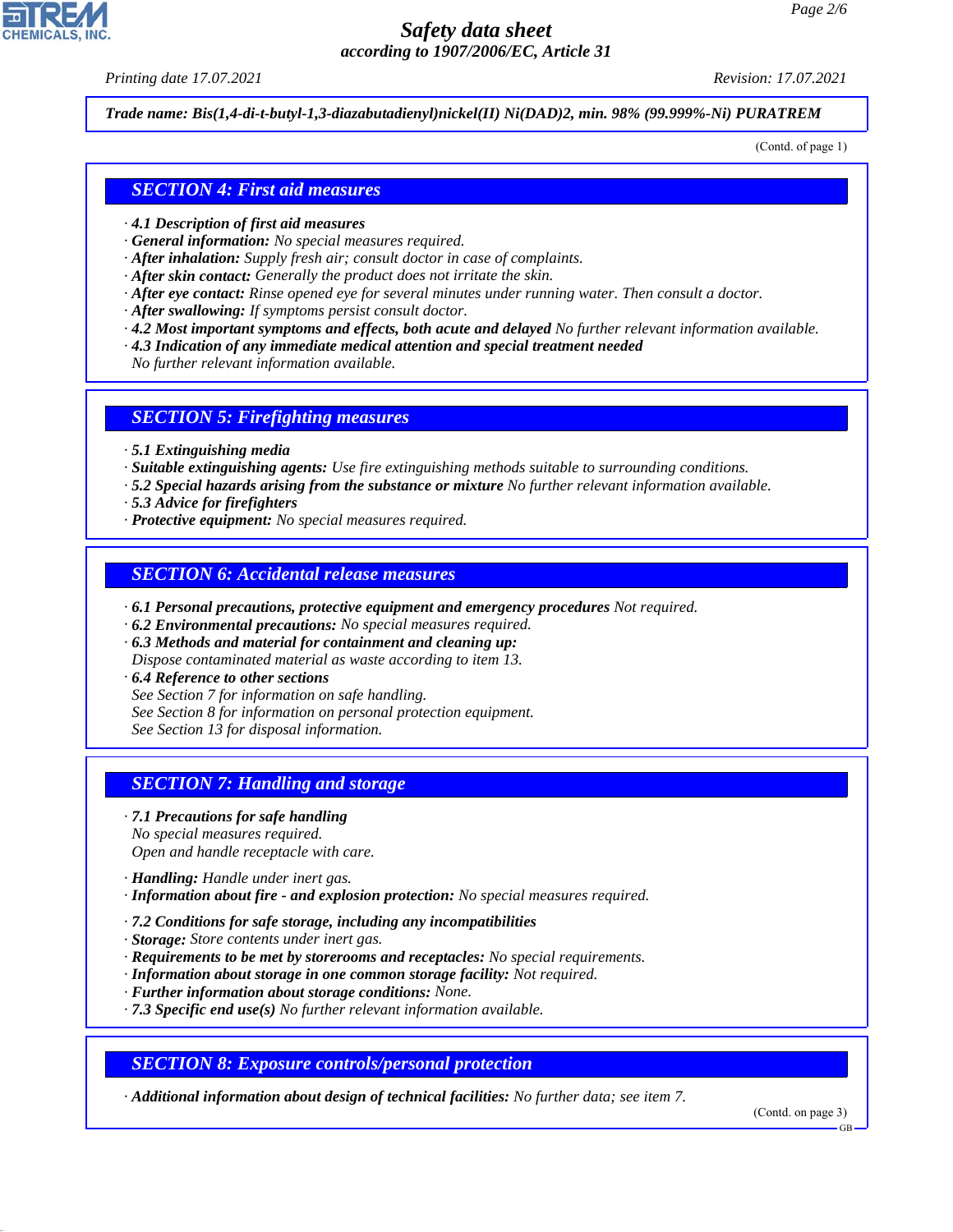#### *Printing date 17.07.2021 Revision: 17.07.2021*

*Trade name: Bis(1,4-di-t-butyl-1,3-diazabutadienyl)nickel(II) Ni(DAD)2, min. 98% (99.999%-Ni) PURATREM*

(Contd. of page 2)

- *· 8.1 Control parameters*
- *· Ingredients with limit values that require monitoring at the workplace:*
- *The product does not contain any relevant quantities of materials with critical values that have to be monitored at the workplace.*
- *· Additional information: The lists valid during the making were used as basis.*
- *· 8.2 Exposure controls*
- *· Personal protective equipment:*
- *· General protective and hygienic measures:*
- *The usual precautionary measures are to be adhered to when handling chemicals.*
- *· Respiratory protection: Not required.*
- *· Protection of hands:*



44.1.1

\_S*Protective gloves*

*The glove material has to be impermeable and resistant to the product/ the substance/ the preparation. Due to missing tests no recommendation to the glove material can be given for the product/ the preparation/ the chemical mixture.*

*Selection of the glove material on consideration of the penetration times, rates of diffusion and the degradation · Material of gloves*

*The selection of the suitable gloves does not only depend on the material, but also on further marks of quality and varies from manufacturer to manufacturer. As the product is a preparation of several substances, the resistance of the glove material can not be calculated in advance and has therefore to be checked prior to the application.*

*· Penetration time of glove material*

*The exact break through time has to be found out by the manufacturer of the protective gloves and has to be observed.*

*· Eye protection: Safety glasses*

| · 9.1 Information on basic physical and chemical properties<br><b>General Information</b>                              |                                               |
|------------------------------------------------------------------------------------------------------------------------|-----------------------------------------------|
| $\cdot$ Appearance:                                                                                                    |                                               |
| Form:                                                                                                                  | Crystalline                                   |
| Colour:                                                                                                                | Green                                         |
| $\cdot$ Odour:                                                                                                         | Characteristic                                |
| · Odour threshold:                                                                                                     | Not determined.                               |
| $\cdot$ pH-value:                                                                                                      | Not applicable.                               |
| $\cdot$ Change in condition<br>Melting point/freezing point:<br>Initial boiling point and boiling range: Undetermined. | Undetermined.                                 |
| · Flash point:                                                                                                         | Not applicable.                               |
| $\cdot$ Flammability (solid, gas):                                                                                     | Product is not flammable.                     |
| · Ignition temperature:                                                                                                |                                               |
| Decomposition temperature:                                                                                             | Not determined.                               |
| · Auto-ignition temperature:                                                                                           | Product is not selfigniting.                  |
| $\cdot$ Explosive properties:                                                                                          | Product does not present an explosion hazard. |
| $\cdot$ Explosion limits:                                                                                              |                                               |
| Lower:                                                                                                                 | Not determined.                               |
| <b>Upper:</b>                                                                                                          | Not determined.                               |
|                                                                                                                        | (Contd. on page $4$ )                         |

GB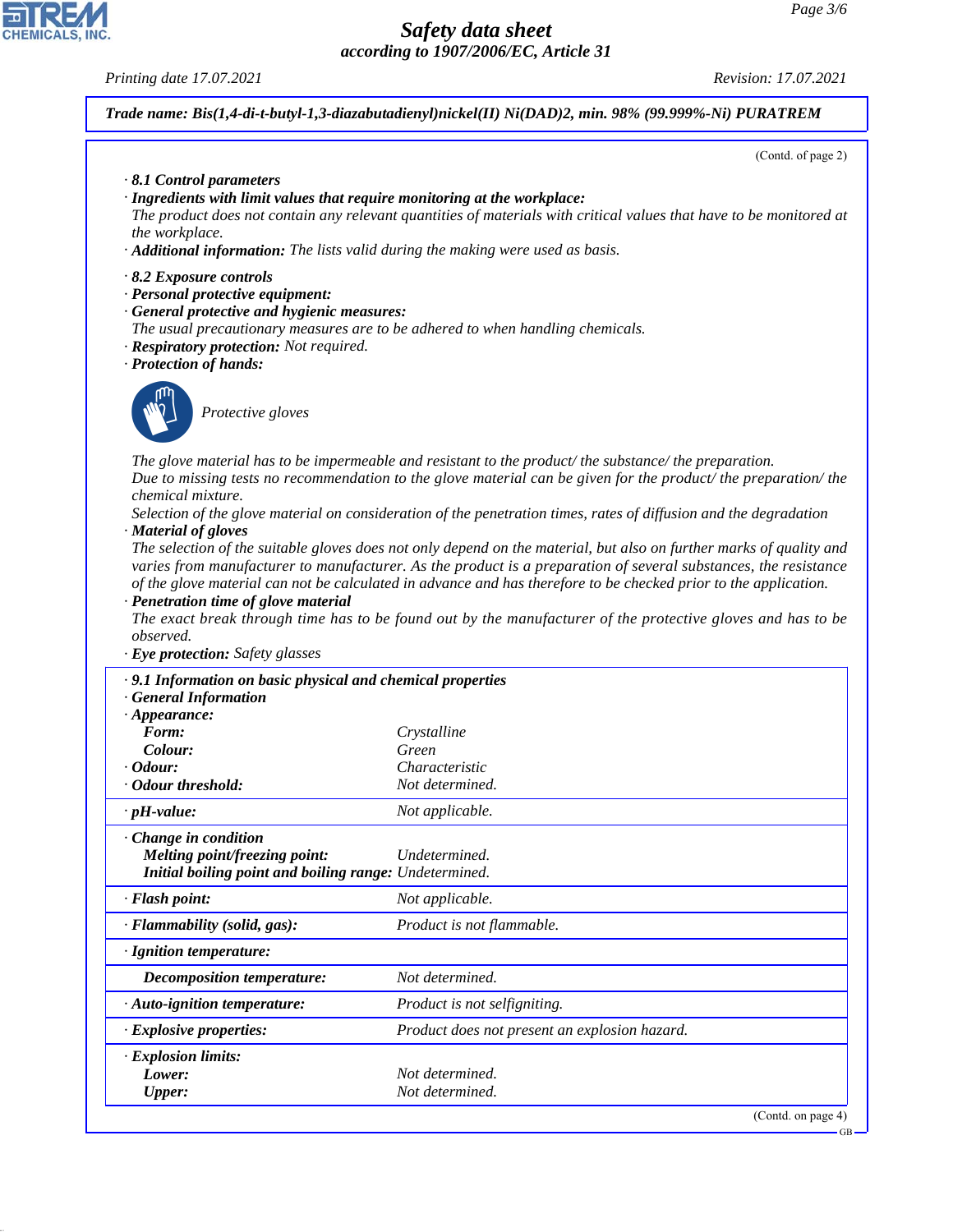*Printing date 17.07.2021 Revision: 17.07.2021*

*Trade name: Bis(1,4-di-t-butyl-1,3-diazabutadienyl)nickel(II) Ni(DAD)2, min. 98% (99.999%-Ni) PURATREM*

|                                           | (Contd. of page 3)                         |
|-------------------------------------------|--------------------------------------------|
| · Vapour pressure:                        | Not applicable.                            |
| $\cdot$ Density:                          | Not determined.                            |
| · Relative density                        | Not determined.                            |
| · Vapour density                          | Not applicable.                            |
| $\cdot$ Evaporation rate                  | Not applicable.                            |
| $\cdot$ Solubility in / Miscibility with  |                                            |
| water:                                    | <i>Insoluble.</i>                          |
| · Partition coefficient: n-octanol/water: | Not determined.                            |
| $\cdot$ Viscosity:                        |                                            |
| Dynamic:                                  | Not applicable.                            |
| Kinematic:                                | Not applicable.                            |
| · Solvent content:                        |                                            |
| Organic solvents:                         | $0.0\%$                                    |
| $VOC$ (EC)                                | $0.00\%$                                   |
| · 9.2 Other information                   | No further relevant information available. |

# *SECTION 10: Stability and reactivity*

*· 10.1 Reactivity No further relevant information available.*

- *· 10.2 Chemical stability*
- *· Thermal decomposition / conditions to be avoided: No decomposition if used according to specifications.*
- *· 10.3 Possibility of hazardous reactions No dangerous reactions known.*
- *· 10.4 Conditions to avoid No further relevant information available.*
- *· 10.5 Incompatible materials: No further relevant information available.*
- *· 10.6 Hazardous decomposition products: No dangerous decomposition products known.*

# *SECTION 11: Toxicological information*

*· 11.1 Information on toxicological effects*

*· Acute toxicity Based on available data, the classification criteria are not met.*

*· Primary irritant effect:*

- *· Skin corrosion/irritation Based on available data, the classification criteria are not met.*
- *· Serious eye damage/irritation Based on available data, the classification criteria are not met.*
- *· Respiratory or skin sensitisation Based on available data, the classification criteria are not met.*
- *· CMR effects (carcinogenity, mutagenicity and toxicity for reproduction)*
- *· Germ cell mutagenicity Based on available data, the classification criteria are not met.*
- *· Carcinogenicity Based on available data, the classification criteria are not met.*
- *· Reproductive toxicity Based on available data, the classification criteria are not met.*
- *· STOT-single exposure Based on available data, the classification criteria are not met.*
- *· STOT-repeated exposure Based on available data, the classification criteria are not met.*
- *· Aspiration hazard Based on available data, the classification criteria are not met.*

# *SECTION 12: Ecological information*

*· 12.1 Toxicity*

44.1.1

*· Aquatic toxicity: No further relevant information available.*

*· 12.2 Persistence and degradability No further relevant information available.*

(Contd. on page 5)

GB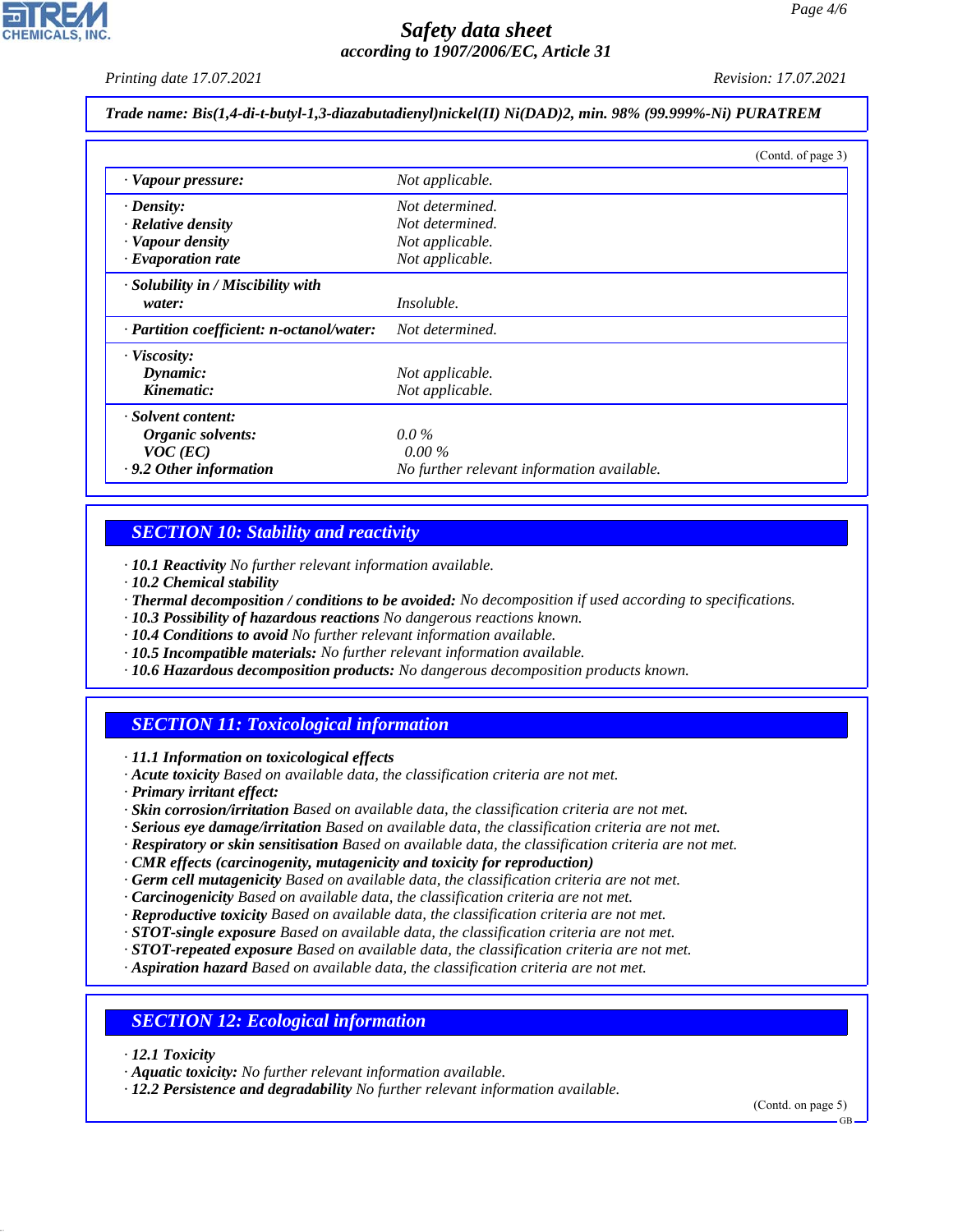*Printing date 17.07.2021 Revision: 17.07.2021*

(Contd. of page 4)

*Trade name: Bis(1,4-di-t-butyl-1,3-diazabutadienyl)nickel(II) Ni(DAD)2, min. 98% (99.999%-Ni) PURATREM*

- *· 12.3 Bioaccumulative potential No further relevant information available.*
- *· 12.4 Mobility in soil No further relevant information available.*
- *· Additional ecological information:*
- *· General notes: Not known to be hazardous to water.*
- *· 12.5 Results of PBT and vPvB assessment*
- *· PBT: Not applicable.*
- *· vPvB: Not applicable.*
- *· 12.6 Other adverse effects No further relevant information available.*

## *SECTION 13: Disposal considerations*

- *· 13.1 Waste treatment methods*
- *· Recommendation Disposal must be made according to official regulations.*
- *· Uncleaned packaging:*
- *· Recommendation: Disposal must be made according to official regulations.*

## *SECTION 14: Transport information*

| $\cdot$ 14.1 UN-Number<br>· ADR, ADN, IMDG, IATA                                    | not regulated   |
|-------------------------------------------------------------------------------------|-----------------|
| $\cdot$ 14.2 UN proper shipping name<br>· ADR, ADN, IMDG, IATA                      | not regulated   |
| $\cdot$ 14.3 Transport hazard class(es)                                             |                 |
| · ADR, ADN, IMDG, IATA<br>$\cdot Class$                                             | not regulated   |
| · 14.4 Packing group<br>· ADR, IMDG, IATA                                           | not regulated   |
| $\cdot$ 14.5 Environmental hazards:                                                 | Not applicable. |
| $\cdot$ 14.6 Special precautions for user                                           | Not applicable. |
| · 14.7 Transport in bulk according to Annex II of<br><b>Marpol and the IBC Code</b> | Not applicable. |
| · UN "Model Regulation":                                                            | not regulated   |

# *SECTION 15: Regulatory information*

*· 15.1 Safety, health and environmental regulations/legislation specific for the substance or mixture*

*· Directive 2012/18/EU*

44.1.1

- *· Named dangerous substances ANNEX I None of the ingredients is listed.*
- *· 15.2 Chemical safety assessment: A Chemical Safety Assessment has not been carried out.*

#### *SECTION 16: Other information*

*This information is based on our present knowledge. However, this shall not constitute a guarantee for any specific product features and shall not establish a legally valid contractual relationship.*

(Contd. on page 6)

GB